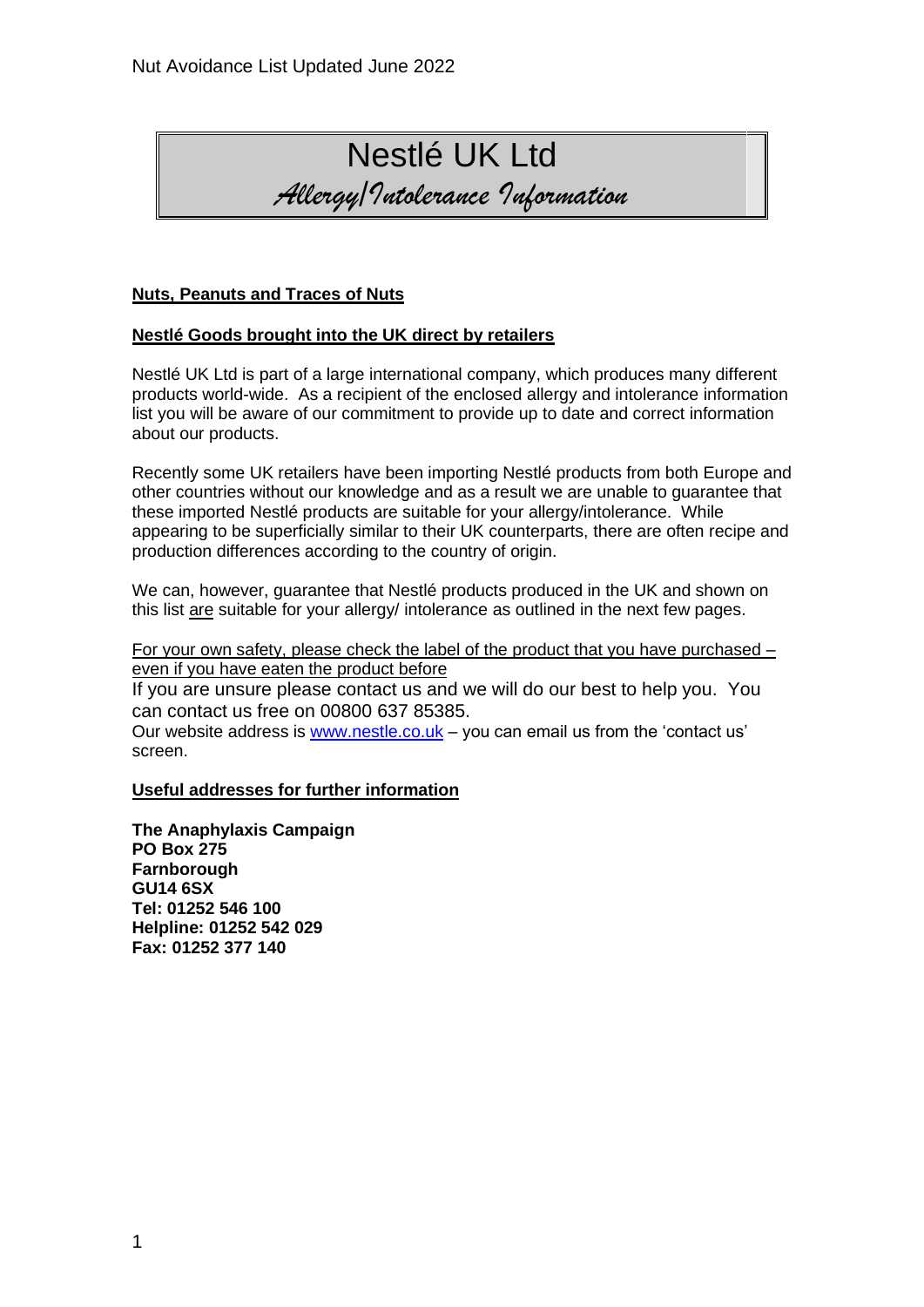# **FOODS SUITABLE FOR A NUT AVOIDANCE DIET**

The ingredients used in the manufacture of the products listed below do not contain any nuts or their derivatives. Products listed in **bold** are recent additions/alterations.

Where nuts or peanuts are used in one of our products this will be declared on the label as an ingredient in the ingredients listing. If the product does not contain nuts but has been manufactured in an area where it may have come into contact with nuts or nut-containing products, the statement 'may contain nut traces' will be present at the end of the ingredients list.

If you require any further information regarding any of our products, please contact:

Consumer Services, Nestle UK Ltd, Freepost, York, YO91 1XY Tel: 00800 637 85385 Email[: consumer.services@uk.nestle.com](mailto:consumer.services@uk.nestle.com) Please check our website <https://www.nestle.co.uk/en-gb> for regular updates

| Product                     | Suitable for a Nut Avoidance Diet                         |
|-----------------------------|-----------------------------------------------------------|
| <u>Beverage</u>             |                                                           |
| Coffeemate                  | Original                                                  |
|                             | Light                                                     |
| Nescafe Alta Rica           | Alta Rica                                                 |
|                             | Decaffeinated                                             |
| Nescafe Azera               | Americano, Intenso, Espresso, Cappuccino, Latte, Mocha,   |
|                             | Decaff, Flat White                                        |
|                             | Azera Iced Cappuccino                                     |
|                             | Azera Caramel Latte                                       |
| Nescafe Azera To Go         | Latte, Cappuccino                                         |
| Nescafe Azera Nitro         | Americano, Latte                                          |
| Nescafe Black Gold          | <b>Black Gold</b>                                         |
| Nescafe Blend 37            | Blend 37                                                  |
| Nescafe Cap Colombia        | Cap Colombia                                              |
| <b>Nescafe Gold Sachets</b> | Cappuccino Original                                       |
|                             | Cappuccino Unsweetened                                    |
|                             | Latte Caramel                                             |
|                             | Latte Vanilla                                             |
|                             | Latte                                                     |
|                             | Mocha                                                     |
|                             | Double Choca Mocha                                        |
|                             | Latte Irish Cream                                         |
|                             | Cappuccino Skinny                                         |
|                             | Latte Skinny                                              |
|                             | Cappuccino Decaff                                         |
|                             | <b>Cappuccino Unsweetened Decaff</b>                      |
|                             | Cappuccino Strong                                         |
|                             | <b>Toffee Nut Latte</b>                                   |
|                             | <b>Gingerbread Latte</b>                                  |
| Nescafe Dolce Gusto         | All Varieties including Starbucks for Nescafe Dolce Gusto |
|                             | <b>EXCLUDING PLANT BASED FLAT WHITE ALMOND, OAT &amp;</b> |
|                             | <b>COCONUT</b>                                            |
| Nescafe Espresso            | <b>Espresso</b>                                           |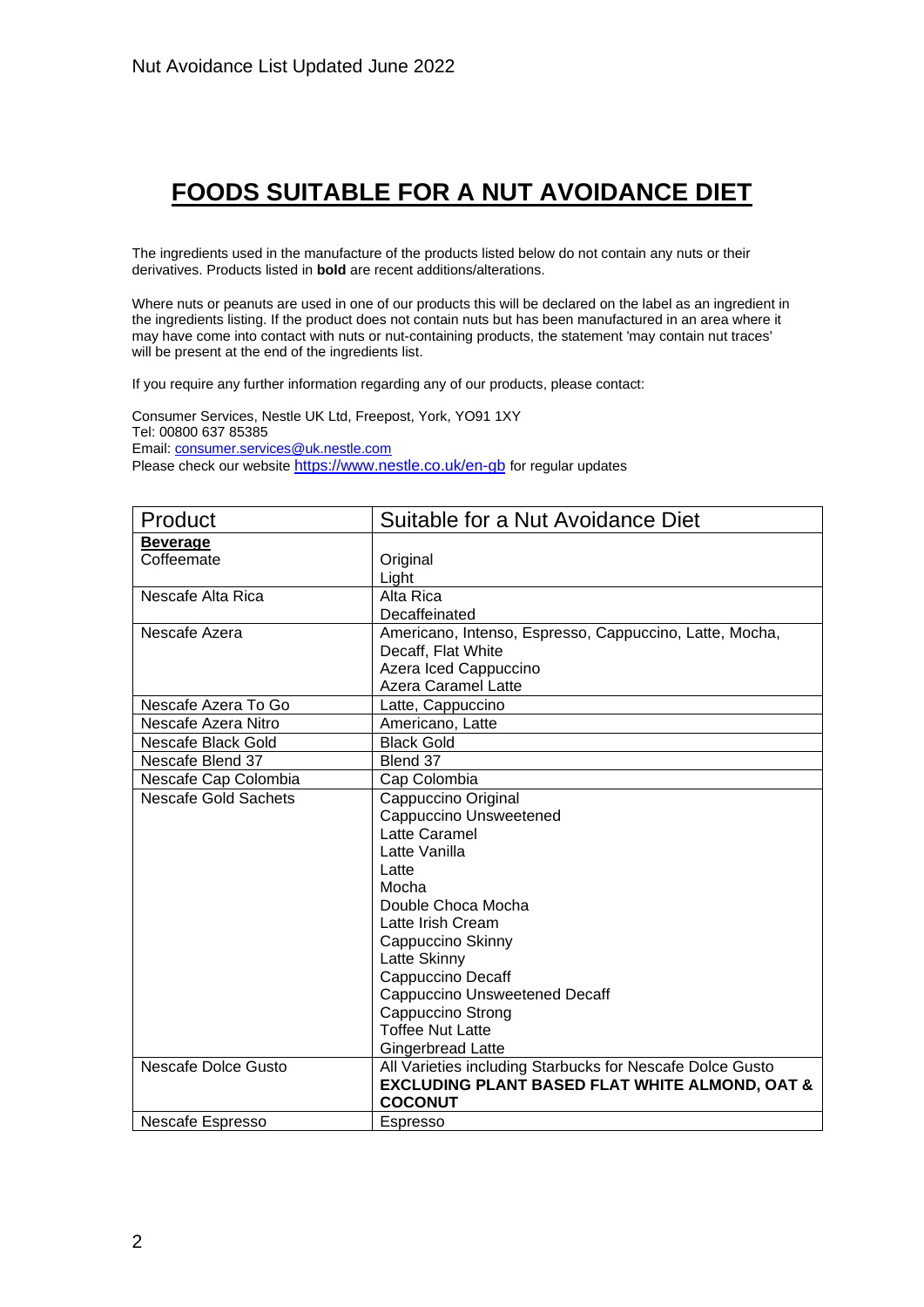| Nescafe Fine Blend        | Fine Blend                                             |
|---------------------------|--------------------------------------------------------|
| Nescafe Gold Blend        | Gold Blend                                             |
| Nescafe International     | <b>International Roast</b>                             |
| Nescafe Original          | Standard                                               |
|                           | Decaffeinated                                          |
| Nescafe Shakissimo        | Shakissimo Latte Skinny                                |
|                           | Shakissimo Espresso                                    |
|                           | Shakissimo Cappuccino                                  |
| Nescafe 3 in 1            | Original, Strong, Extra Smooth                         |
| Nescafe 2 in 1            | Original                                               |
| Nesquik Powder +          | <b>Banana</b>                                          |
|                           | Strawberry                                             |
|                           | Chocolate                                              |
|                           | <b>Hot Chocolate</b>                                   |
|                           | Chocolate 30% less sugar                               |
| Nestle Aero Hot Chocolate | Chocolate                                              |
| Nido                      | Nido Milk Powder                                       |
| <b>Starbucks</b>          | Roast & Ground, Whole Bean                             |
| <b>Starbucks</b>          | Cappuccino, Latte, Mocha, Vanilla Latte, Caramel Latte |
| Wunda                     | <b>Original, Unsweetened</b>                           |

| <b>Confectionery</b> |                                                         |
|----------------------|---------------------------------------------------------|
| Aero                 | Aero Peppermint Bubbles                                 |
|                      | Aero Milk Chocolate Bubbles                             |
|                      | Aero White Chocolate Bubbles                            |
|                      | Aero Caramel 36g Bars only                              |
|                      | <b>Aero Combos</b>                                      |
|                      | Aero Melts, Milk, Caramel, Orange                       |
| After Eight          | After Eight Orange Flavour Mint thins                   |
| Breakaway            | <b>Breakaway Milk Chocolate Biscuit</b>                 |
|                      | <b>Breakaway Caramac</b>                                |
| Caramac              | Caramac Bar                                             |
| <b>Kit Kat</b>       | KitKat 2 Finger Milk Chocolate Biscuit                  |
|                      | KitKat 2 Finger Dark Mint Chocolate Biscuit             |
|                      | KitKat 2 Finger Orange Chocolate Biscuit                |
|                      | KitKat 2 Finger Dark Chocolate Biscuit                  |
|                      | KitKat 2 Finger Honeycomb                               |
|                      | KitKat 4 Finger Milk Chocolate Bar (NOTE: not Kit Kat V |
|                      | (Vegan)                                                 |
|                      | KitKat 4 Finger Dark Chocolate Bar                      |
|                      | KitKat 4 Finger Orange Chocolate Bar                    |
|                      | KitKat Chunky Orange Snack size 4 pack                  |
|                      | KitKat Senses 2 finger all varieties                    |
| Milkybar             | Milkybar White Chocolate Bar & Sharing Block            |
|                      | Milkybar White Chocolate Buttons                        |
|                      | Milkybar Giant White Chocolate Buttons                  |
|                      | Milkybar Cookies & Cream Sharing Block                  |
|                      | Milkybar Cookies & Cream Bites                          |
|                      | Milkybar Giant Buttons Milkshake                        |
|                      | Milkybar Mix Ups                                        |
|                      | <b>Milkybar Combos</b>                                  |
| <b>Munchies</b>      | Munchies Chocolate Pouch                                |
|                      | <b>Munchies Tube</b>                                    |
|                      | Munchies Cookie Dough pouch                             |
|                      | Munchies Choc Fudge Pouch                               |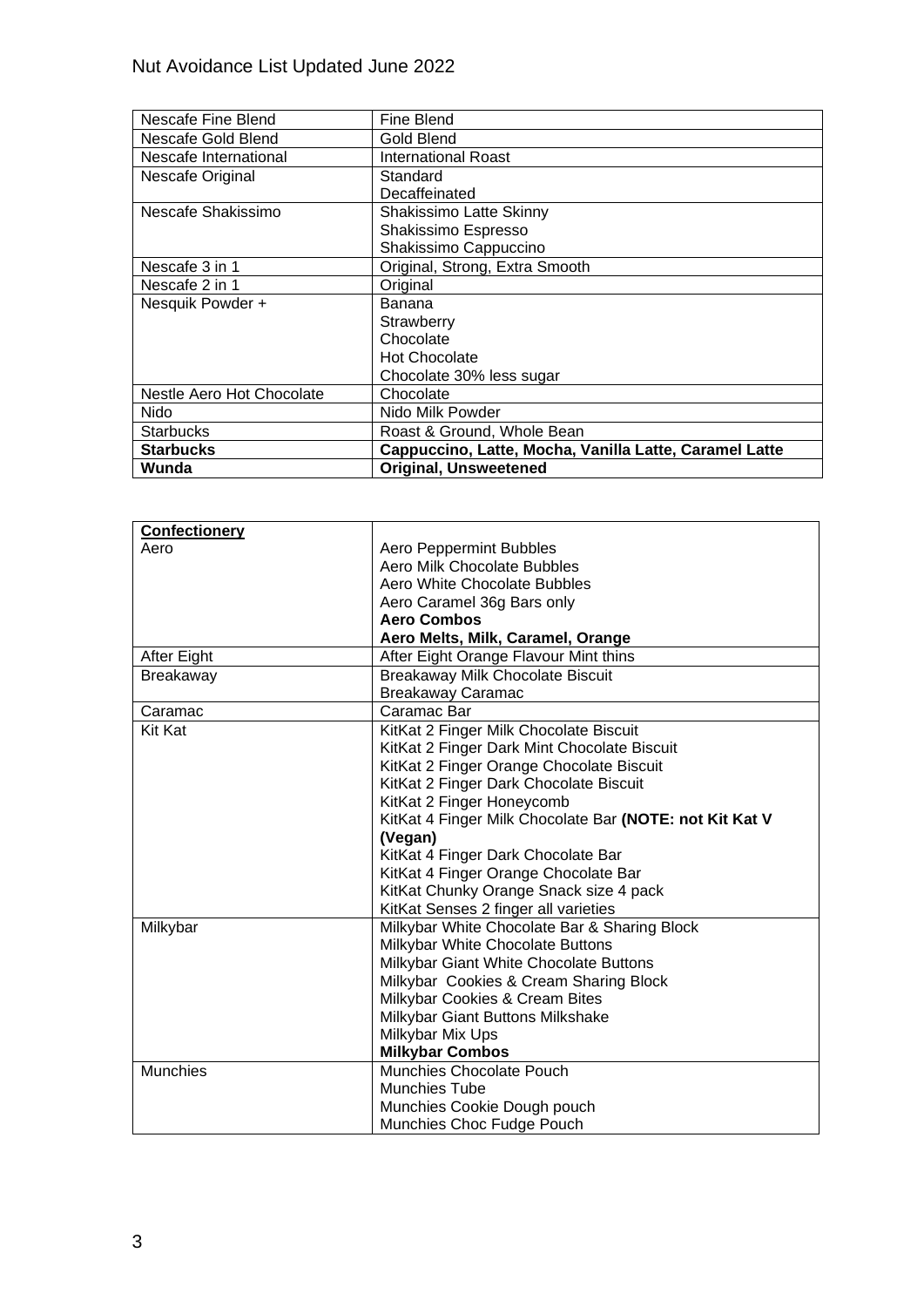|                         | <b>Munchies Gingerbread</b>                          |
|-------------------------|------------------------------------------------------|
| <b>Nestle</b>           | Pick & Mix                                           |
|                         | Caramel Pick & Mix                                   |
| Polo                    | Polo Sugar Free Mints                                |
|                         | Polo Mints Original                                  |
|                         | Polo Spearmint                                       |
|                         | Polo Fruits                                          |
| <b>Quality Street</b>   | <b>Quality Street Mint Matchmakers Box</b>           |
|                         | Quality Street Mini Matchmakers Mint Chocolate Pouch |
|                         | <b>Quality Street Orange Matchmakers Box</b>         |
|                         | Quality Street Honeycomb Matchmakers Box             |
|                         | Quality Street Salted Caramel Matchmakers Box        |
| Rolo                    | Rolo Chocolate Tube                                  |
|                         | Little Rolos Pouch Bag                               |
|                         | <b>Rolo Combos</b>                                   |
|                         |                                                      |
| Rowntrees Confectionery | Rowntrees Pick & Mix                                 |
|                         | <b>Rowntrees Jelly Tots</b>                          |
|                         | Rowntrees Randoms, Squish'ems, Foamies               |
|                         | Rowntrees Randoms 30% less sugar                     |
|                         | <b>Rowntrees Randoms Sours</b>                       |
|                         | <b>Rowntrees Squidy Swirls</b>                       |
|                         | <b>Rowntrees Fruit Gums</b>                          |
|                         | <b>Rowntrees Fruit Pastilles</b>                     |
|                         | Rowntrees Fruit Pastilles Dessert                    |
|                         | Rowntrees Fruit Pastilles Berries & Cream            |
|                         | Rowntrees Fruit Pastilles Blackcurrant & Strawberry  |
| <b>Smarties</b>         | <b>Smarties Tube</b>                                 |
|                         | <b>Smarties White Tube, Pouch</b>                    |
|                         | Smarties pouch bag 105g                              |
|                         | <b>Mini Smarties</b>                                 |
|                         | Smarties Milk Chocolate Bar & Sharing Block          |
|                         | <b>Smarties Little Bar</b>                           |
|                         | <b>Smarties Buttons all varieties</b>                |
|                         | <b>Smarties Orange Sharing Block</b>                 |
|                         | <b>Smarties White Sharing Block</b>                  |
| <b>Toffee Crisp</b>     | Toffee Crisp Single Chocolate Bar                    |
|                         | <b>Toffee Crisp Biscuit Bar</b>                      |
|                         | <b>Toffee Crisp Honeycomb</b>                        |
| Yorkie                  | Yorkie Milk Chocolate Bar                            |
|                         | Yorkie Milk Duo Chocolate Bar                        |
|                         | Yorkie Raisin & Biscuit Chocolate Bar                |
|                         | Yorkie Raisin & Biscuit Duo Chocolate Bar            |
|                         | Yorkie Honeycomb Bar                                 |
|                         | <b>Yorkie Biscuit Bar</b>                            |
|                         | <b>Yorkie Protein</b>                                |
|                         | <b>Yorkie More</b>                                   |
|                         | Yorkie Orange Standard, Duo                          |

| <b>Nutritional Supplements</b> |               |
|--------------------------------|---------------|
| Meritene Milkshake             | All varieties |
| Meritene Soup                  | All varieties |

#### **Yogurts, Fromage Frais & Desserts**

Aero Chocolate Mousse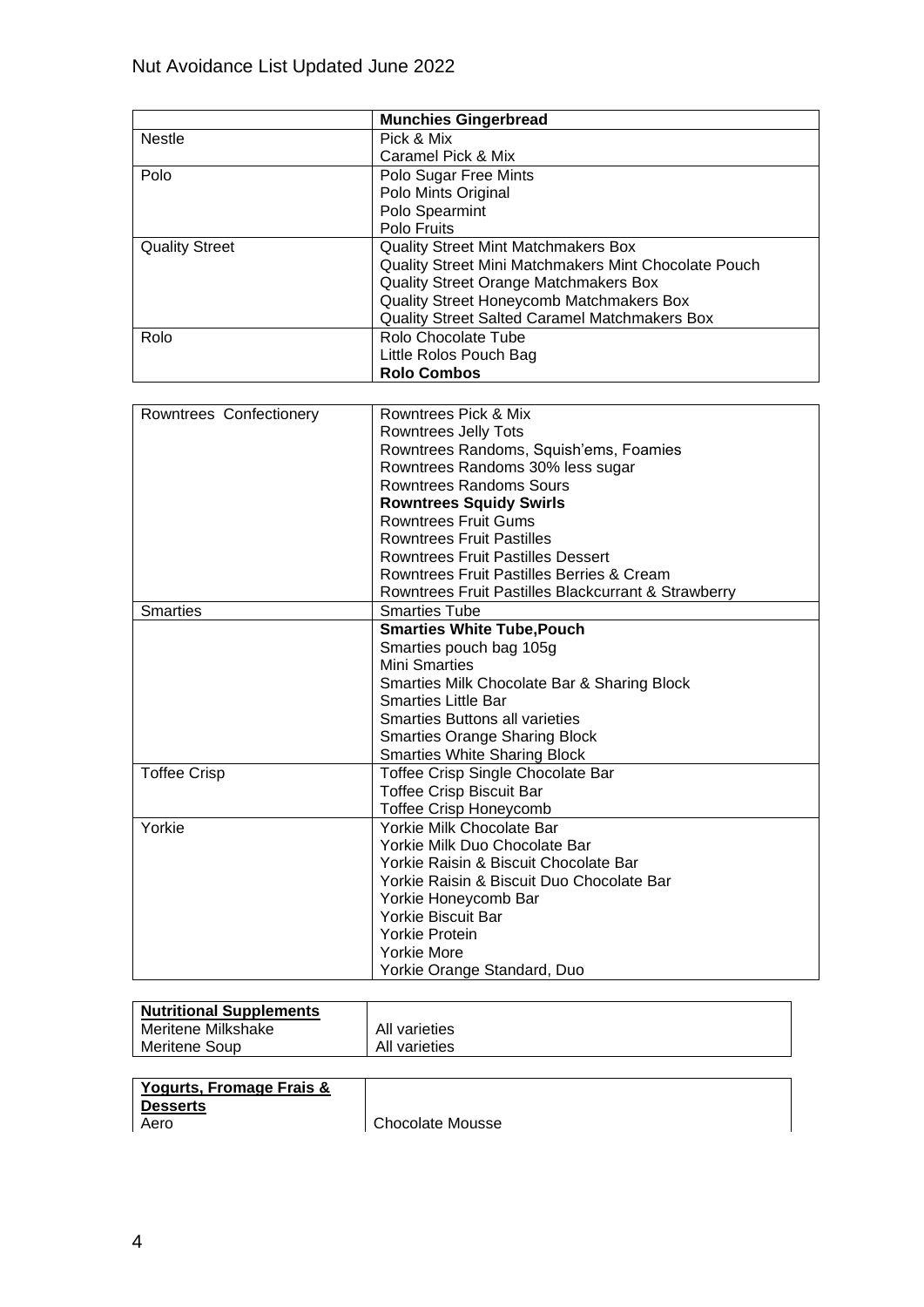|                       | <b>Chocolate Creations</b>                           |
|-----------------------|------------------------------------------------------|
|                       | <b>Peppermint Mousse</b>                             |
| After Eight           | After Eight Dessert                                  |
|                       | After Eight Mousse with Chocolate Layers             |
|                       |                                                      |
| Angry Birds           | <b>Strawberry Yogurt</b>                             |
| Lindhals Kvarg        | Natural, Vanilla, Raspberry, Coconut, Stracciatella, |
|                       | Blueberry & Vanilla                                  |
|                       | Protein Pudding - Vanilla, Chocolate, banoffee       |
| La Laitiere           | La Laitiere Crème aux Oeufs                          |
|                       | La Laitiere Petit Pot de Crème Chocolat              |
|                       | La Laitiere Petit Pot de Crème Pistache              |
|                       | La Laitiere Secret de Mousse Duo                     |
|                       |                                                      |
| Munch Bunch           | All varieties of Yogurt and Fromage Frais            |
|                       | Jelly Delight Blackcurrant/Raspberry                 |
|                       | Strawberry/Raspberry Fromage Frais 30% Reduced Sugar |
|                       | Strawberry/Banana Fromage Frais 30% Reduced Sugar    |
|                       | Huge Tubes Strawberry, Raspberry, Banana             |
|                       | Double Up Strawberry & Peach                         |
|                       | <b>Fruit Puree</b>                                   |
| Milkybar              | Milkybar Dessert                                     |
|                       | Milkybar Little Treat Pots Fromage Frais             |
|                       | Milkybar Mousse                                      |
| Nesquik               | Nesquik Fromage Frais 6 pack                         |
|                       | <b>Nesquik Duo Dessert</b>                           |
| <b>Quality Street</b> | <b>Toffee Penny Dessert</b>                          |
|                       | Green Triangle Crème Dessert                         |
| Rolo                  | Rolo Chocolate Dessert, Dark Dessert                 |
|                       | Rolo Mousse                                          |
|                       | Rolo Crack it Dessert                                |

| Ski        | All varieties of Ski Yogurt     |
|------------|---------------------------------|
|            | Low Fat Smooth Tropical Yogurt  |
| Ski Mousse | Lemon Mousse                    |
|            | <b>Strawberry Mousse</b>        |
|            | <b>Raspberry Mousse</b>         |
|            | Passionfruit & Raspberry mousse |
| Yorkie     | <b>Chocolate Dessert</b>        |
|            | <b>Yorkie Crack it Dessert</b>  |

| <b>Infant Cereal</b> |                             |
|----------------------|-----------------------------|
| Cerelac              | Cerelac Rice                |
|                      | Cerelac Rice Mixed Veg      |
|                      | Cerelac Rice & Maize        |
|                      | <b>Cerelac Wheat</b>        |
|                      | Cerelac Honey               |
|                      | Cerelac Banana              |
|                      | Cerelac Apple               |
|                      | <b>Cerelac Mixed Fruits</b> |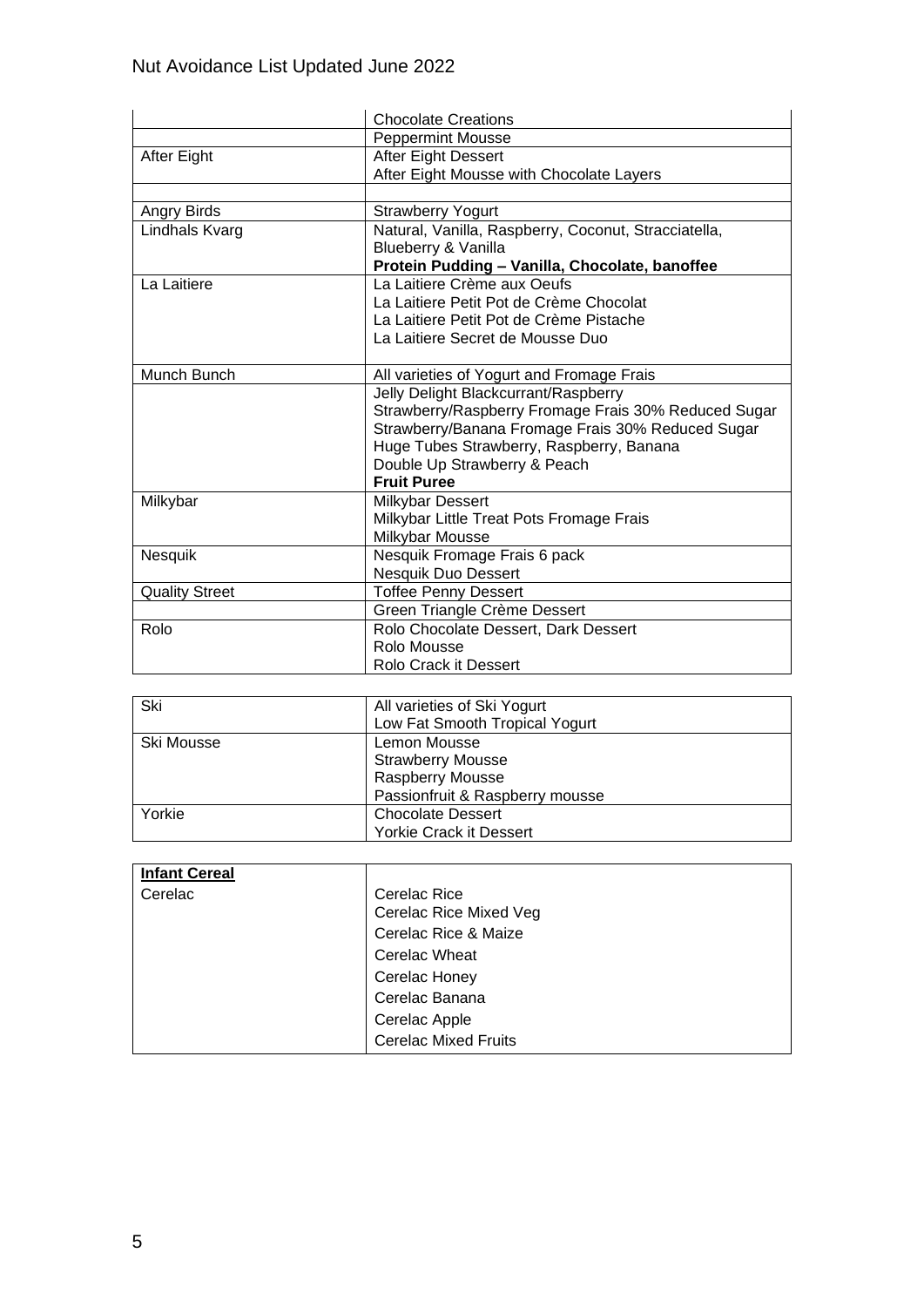| Herta          | All varieties of Frankfurters<br>Mini Frankfurters |
|----------------|----------------------------------------------------|
|                | Chilli Frankfurters                                |
| Maggi So Juicy | Sweet & Sour                                       |
|                | <b>Mixed Herbs</b>                                 |
|                | Paprika                                            |
|                | Garlic                                             |
|                | Red Wine & Shallots                                |
|                | Smoky BBQ Ribs                                     |
|                | Chicken Balti                                      |
|                | Sticky BBQ Chicken                                 |
|                | Mexican Chicken                                    |
|                | <b>Chicken Chasseur</b>                            |
|                | Italian Chicken                                    |
|                | Italian Meatballs                                  |

| Maggi So Tender        | <b>Garlic Chicken</b> |
|------------------------|-----------------------|
|                        | Italian Herb Chicken  |
|                        | Paprika               |
|                        | <b>BBQ Chicken</b>    |
|                        | Mediterranean Tomato  |
| Maggi 3 minute noodles | Beef and Tomato       |
|                        | Chicken               |
|                        | <b>BBQ Beef</b>       |
|                        | Curry                 |
| Maggi 2 minute noodles | Assam Laksa           |
|                        | Chicken               |
|                        | Curry                 |
|                        | Atta Masala           |

| Maggi Sauces           | Tamarina Sauce                                       |
|------------------------|------------------------------------------------------|
|                        | Masala Chilli                                        |
|                        | Hot & Sweet Chilli                                   |
| Maggi Liquid Seasoning | Original                                             |
| Maggi Seasoning        | Seasoning cubes                                      |
| <b>Mezeast</b>         | Middle Eastern Chicken Shawarma Seasoning Mix        |
|                        | <b>Sachet</b>                                        |
|                        | Middle Eastern Beef Kofta Seasoning Mix Sachet       |
|                        | Middle Eastern Chickpea Falafel Seasoning Mix Sachet |
| <b>Garden Gourmet</b>  | <b>Mediterranean Fillet Pieces</b>                   |
|                        | <b>Sensational Mince</b>                             |
|                        | <b>Sensational Cumberland Sausage</b>                |
|                        | <b>Sensational Burger</b>                            |

| <b>Milks &amp; Creams</b> |                              |
|---------------------------|------------------------------|
| Carnation                 | <b>Evaporated Milk</b>       |
|                           | <b>Evaporated Milk Light</b> |
|                           | <b>Condensed Milk</b>        |
|                           | <b>Condensed Milk Vegan</b>  |
|                           | <b>Condensed Milk Light</b>  |
|                           | Caramel                      |